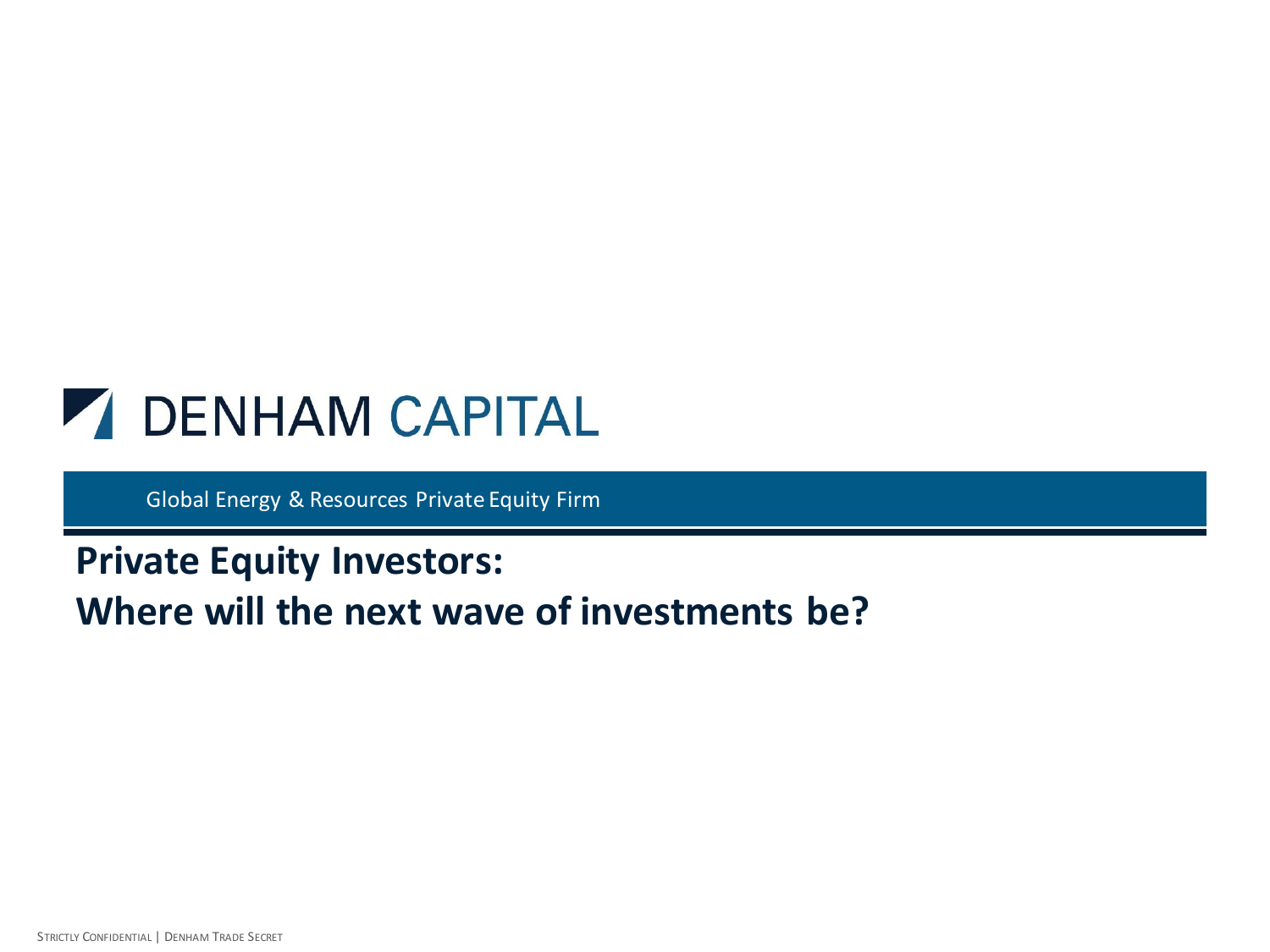## **Value And Number Of African PE Deals**

#### **Share of African PE deals by sector, 2013-2018**



**Number and value of African PE deals, by year**



*Source: AVCA 2018 Annual African Private Equity Data Tracker.*

- *"The giants of private equity are moving out of Africa. But the continent, once touted by many in the industry as a land of rich opportunity, is still appealing to many smaller dealmakers" (Financial News, March 2019).*
- The value of African private equity deals peaked at \$7.8bn in 2014 and has been steadily decreasing since then, to \$3.5bn in 2018. However, over the same period, the number of deals increased from 158 to 186.
- "*The large players are leaving the African investment space because they can only operate profitably at very large transaction sizes*" *(Matteo Stefanel, Managing Partner at Apis Partners).*

Source: AVCA 2018 Annual African Private Equity Data Tracker.<br>STRICTLY CONFIDENTIAL | DENHAM TRADE SECRET 2 *Source: AVCA 2018 Annual African Private Equity Data Tracker.*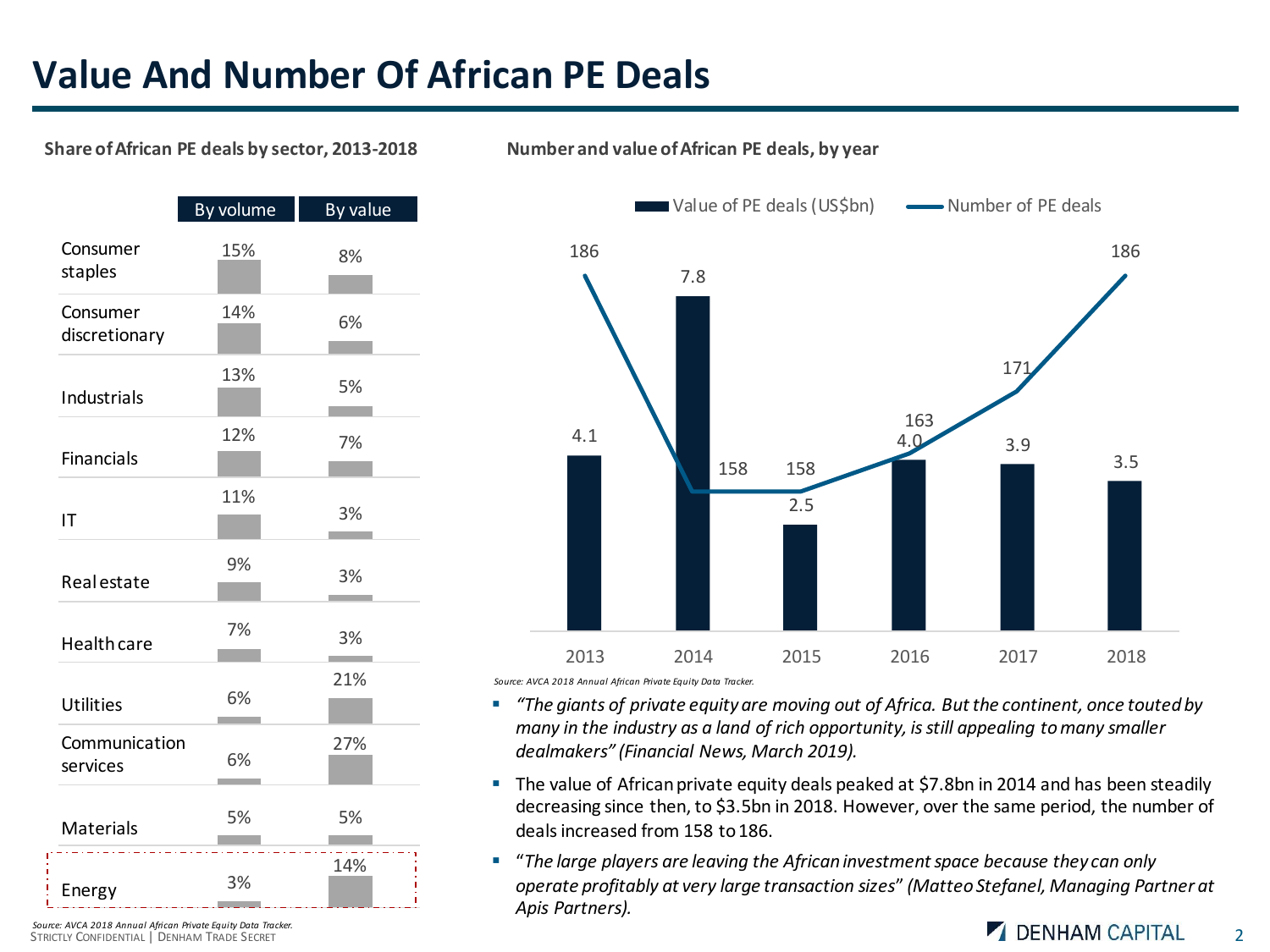## **Africa In The Context Of Global PE & VC Fund Performance**

### **Comparative End-to-End Returns by Region, % (as of September 2018)**

| <b>Index</b>                 | <b>One Year</b> | <b>Three Year</b> | <b>Five Year</b> | <b>Ten Year</b> |
|------------------------------|-----------------|-------------------|------------------|-----------------|
| Emerging Markets PE & VC     | 13.13           | 12.01             | 12.40            | 11.30           |
| Africa PE & VC               | 6.95            | 3.71              | 2.81             | 4.77            |
| Asia PE & VC                 | 16.21           | 13.86             | 16.25            | 14.15           |
| Europe Emerging PE & VC      | 2.40            | 9.79              | 0.95             | 3.65            |
| LatAm & Caribbean PE & VC    | $-2.39$         | 5.26              | 0.07             | 3.11            |
| Middle East Emerging PE & VC | 1.39            | 1.89              | 2.86             | 4.88            |
| <b>MSCI Emerging Markets</b> | $-0.44$         | 12.77             | 3.99             | 5.76            |
| US VC                        | 19.43           | 9.44              | 15.59            | 11.06           |
| US PE                        | 18.45           | 14.58             | 13.62            | 12.04           |
| Western Europe VC            | 27.13           | 14.47             | 14.96            | 9.62            |
| Western Europe PE            | 14.00           | 17.89             | 12.77            | 9.05            |
| S&P 500                      | 17.91           | 17.31             | 13.95            | 11.97           |

*Source: Cambridge Associates LLC proprietary indices: pooled horizon internal rate of return (IRR) calculations, net of fees, expenses, and carried interest. Data as at 30 September 2018.*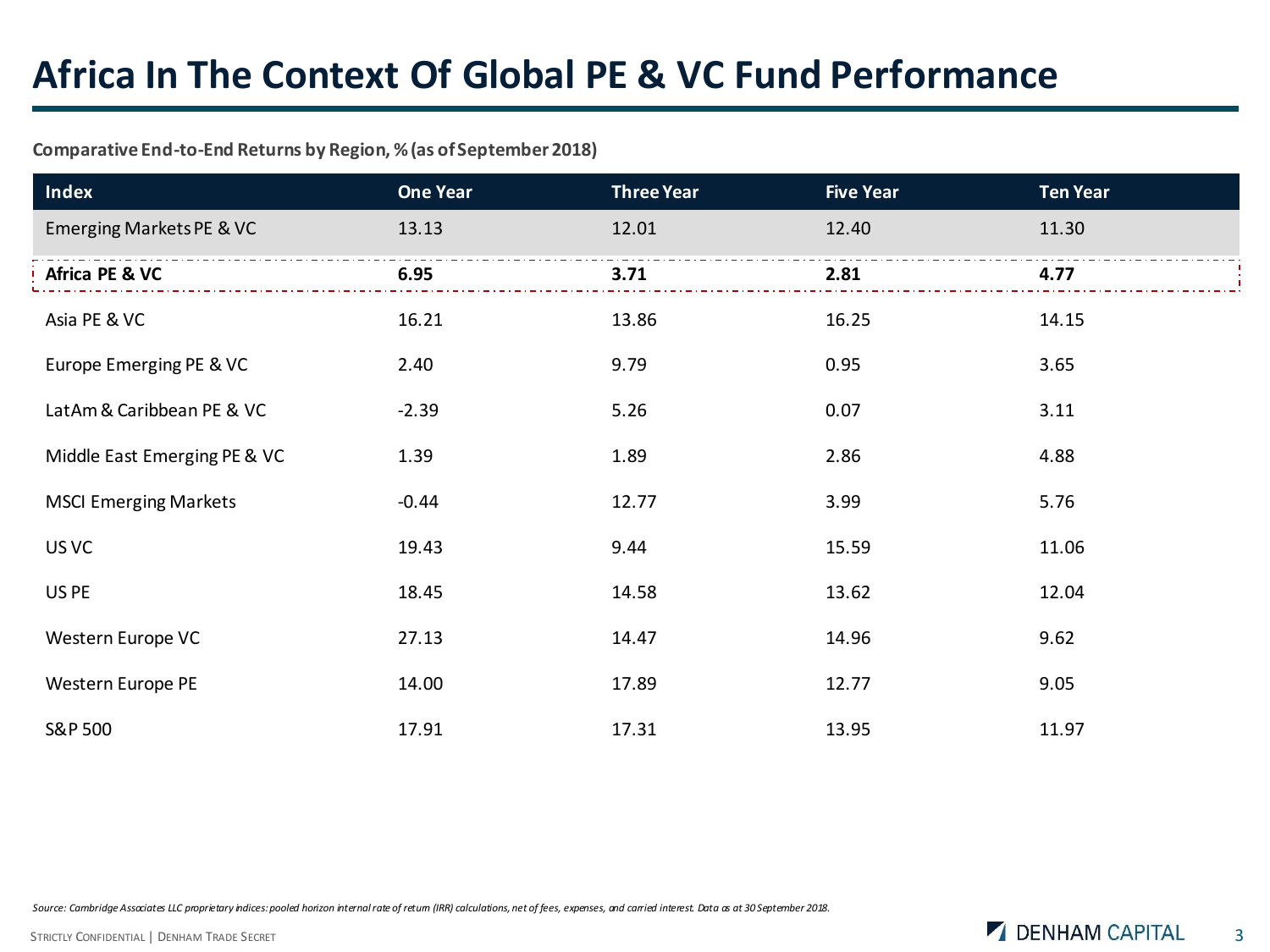# **African PE Activity Outlook**

The majority of respondents expect PE activity to increase. Continuing the previous year's trend, most respondents are investment ready and expect to invest more over the next 12 months.



recession in Q2

investors

2018

**"Over the next 12 months, we expect overall PE activity in the region to"<sup>1</sup> :**

**"Over the next 12 months, we expect to"<sup>1</sup> :**

political and economic climate



elections

*Source: 2018 Deloitte Africa Private Equity Confidence Survey (Jan 2019). (1) Some responses don't add up to 100% due to rounding.*

Jun 2018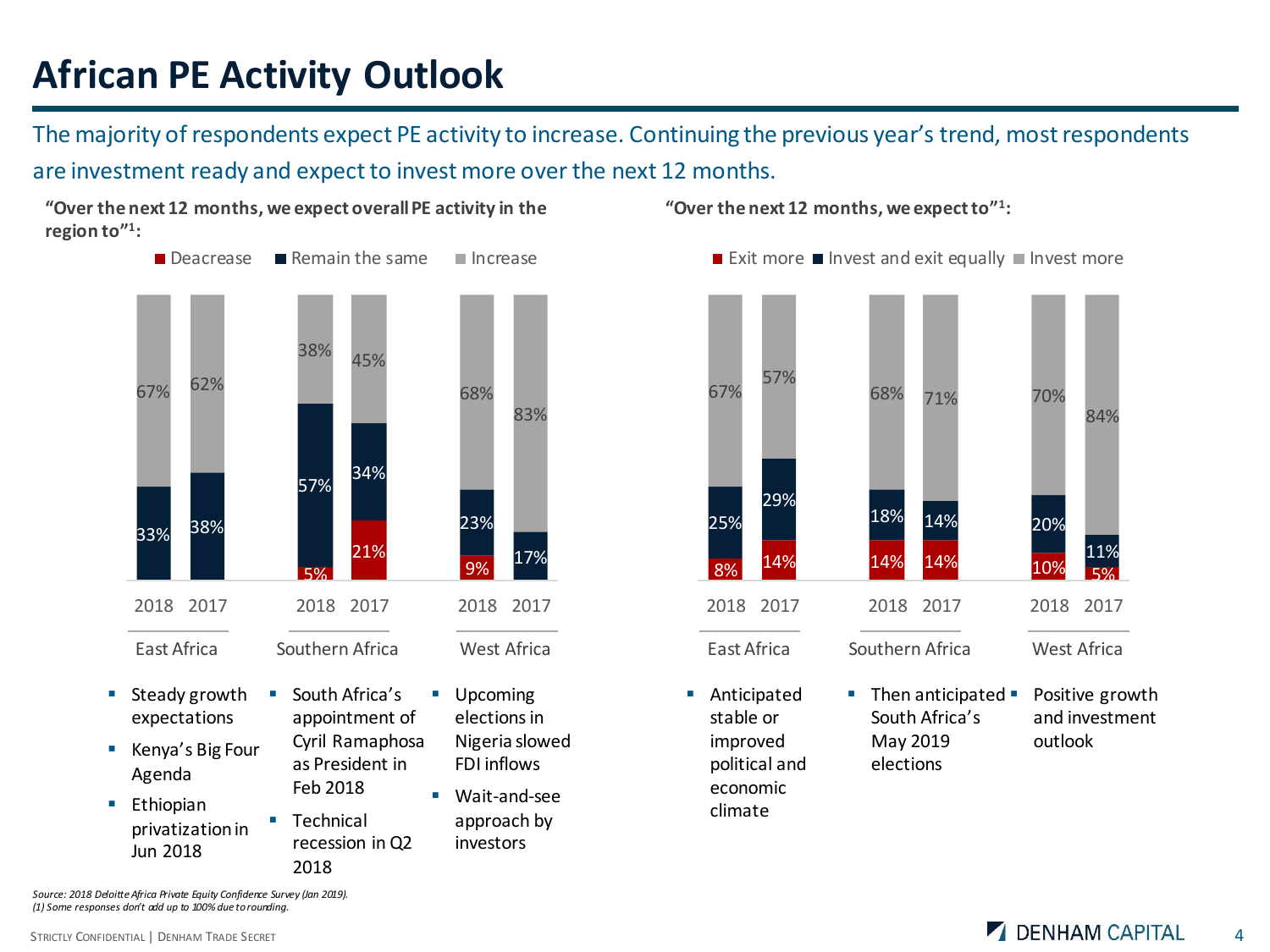# **African PE Activity Outlook**

There is an anticipated increase in the investment time horizon across all three regions. Entry multiples are expected to largely increase or remain the same as a result of continued competition across the three regions.



**"We expect the time it will take to invest our current fund to be"<sup>1</sup> :**

**"Over the next 12 months, we expect entry multiples on transactions in our region to"<sup>1</sup> :**



*Source: 2018 Deloitte Africa Private Equity Confidence Survey (Jan 2019). (1) Some responses don't add up to 100% due to rounding.*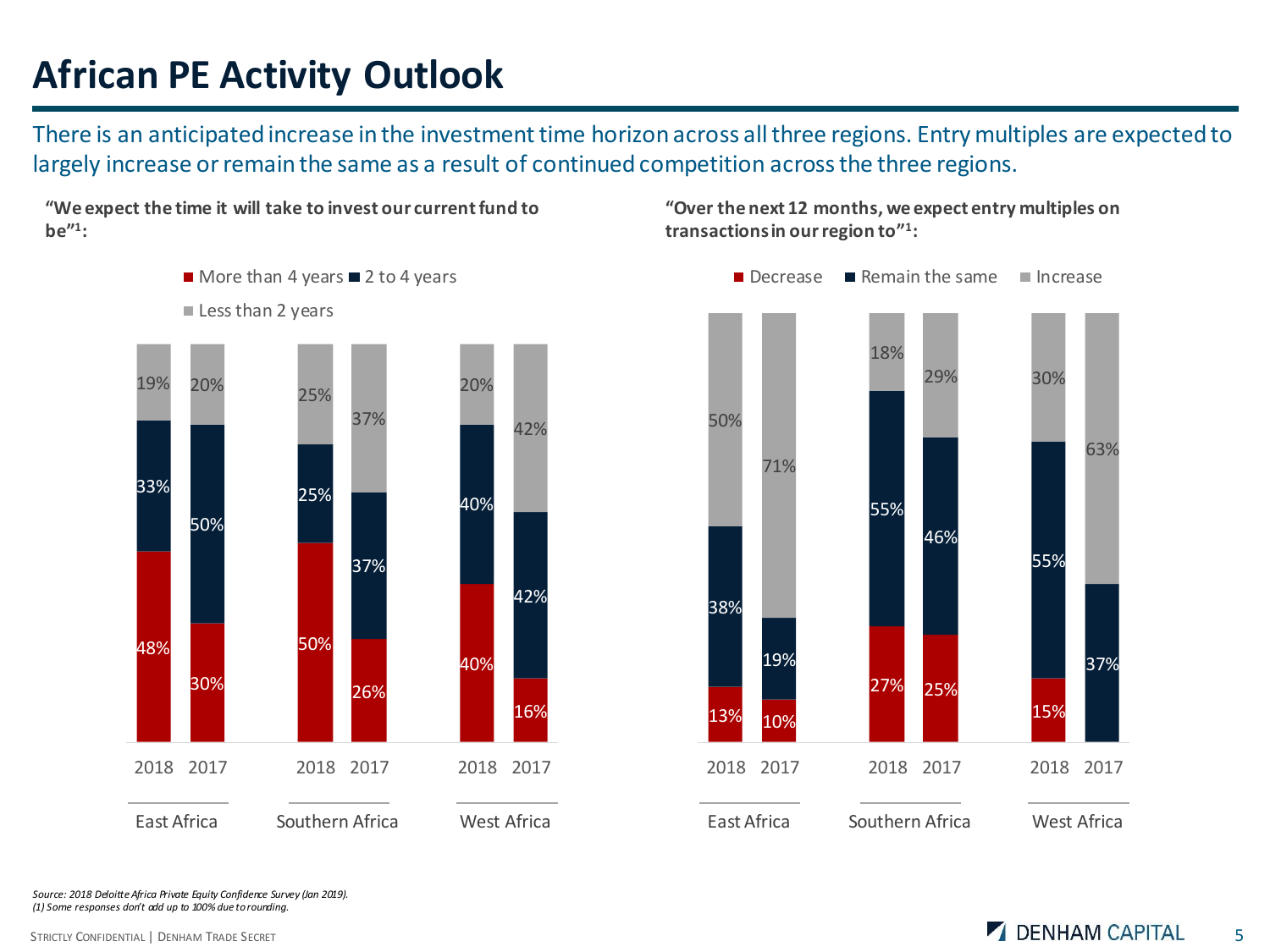# **Selected Views On PE Opportunities In Africa**

"The potential to generate highly attractive financial returns while effecting significant social impact is perhaps more prevalent in Africa than anywhere else in the world." *(Funds of funds LP, Global Limited Partners Survey)*



**The Attractiveness of Emerging Markets for GP Investment Over the Next 12 Months**

*Source: Global Limited Partners Survey, Investors' Views of Private Equity in Emerging Markets 2019, EMPEA.*

- *(1) Africa included in survey as Sub-Saharan Africa and Middle East included as MENA prior to 2019.*
- *(2) Includes renewable power and energy storage.*
- *(3) Chart indicates percentages out of the total respondents answering for the African Region.*



#### **Most promising technology areas in Africa as per respondents' views**

#### **Factors likely to deter LPs from investing in Africa within the next 2 years<sup>3</sup>**



- 
- 
- **E** Limited number of established fund
- Weak exit environments
- Historical performance
- $\blacksquare$  Challenging regulatory/tax issues
- Scale of opportunity to invest is too

## STRICTLY CONFIDENTIAL | DENHAM TRADE SECRET 6 6 CONFIDENTIAL CONFIDENTIAL 6 6 CAPITAL 6 6 CAPITAL 6 6 CAPITAL CONFIDENTIAL 1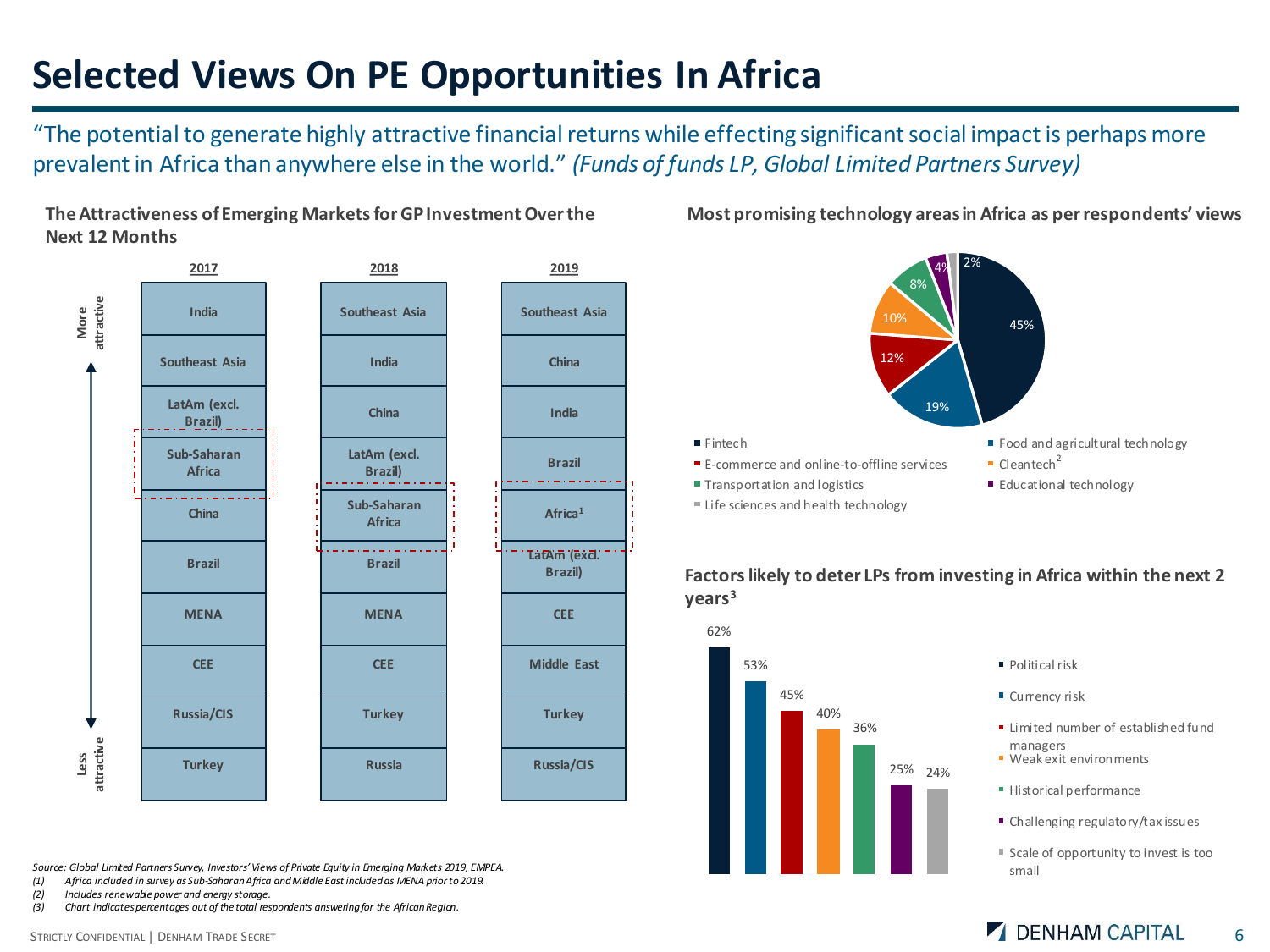## **Revived Interest In Africa**

"There is no shortage of interest in expanding on the continent." *(Stephen Bailey-Smith, an investment strategist at Global Evolution Fonds AS)*



- Africa and developing economies in Asia were the only regions to attract more FDI in 2018 compared to a year earlier.
- Estimated inflows of \$40bn in 2018 are a fraction of the \$1.19tn that moved globally, creating a gap for investment opportunities.
- The most growth came from South Africa, where FDI grew from \$1.3bn in 2017 to \$7.1bn in 2018 - an increase of 446%. In February 2018, newly elected president Cyril Ramaphosa said he aims to attract \$100bn investment to South Africa by 2023, predominantly devoted to mining, petroleum refinery, food processing, information and communications technologies, and renewable energy.
- China and Saudi Arabia committed over \$20bn together in Africa, namely in vehicle manufacturing and in the energy sector, including renewable energy.

*Source: UNCTAD Investment Trends Monitor. Note: Annual figures are based off estimates from available data.*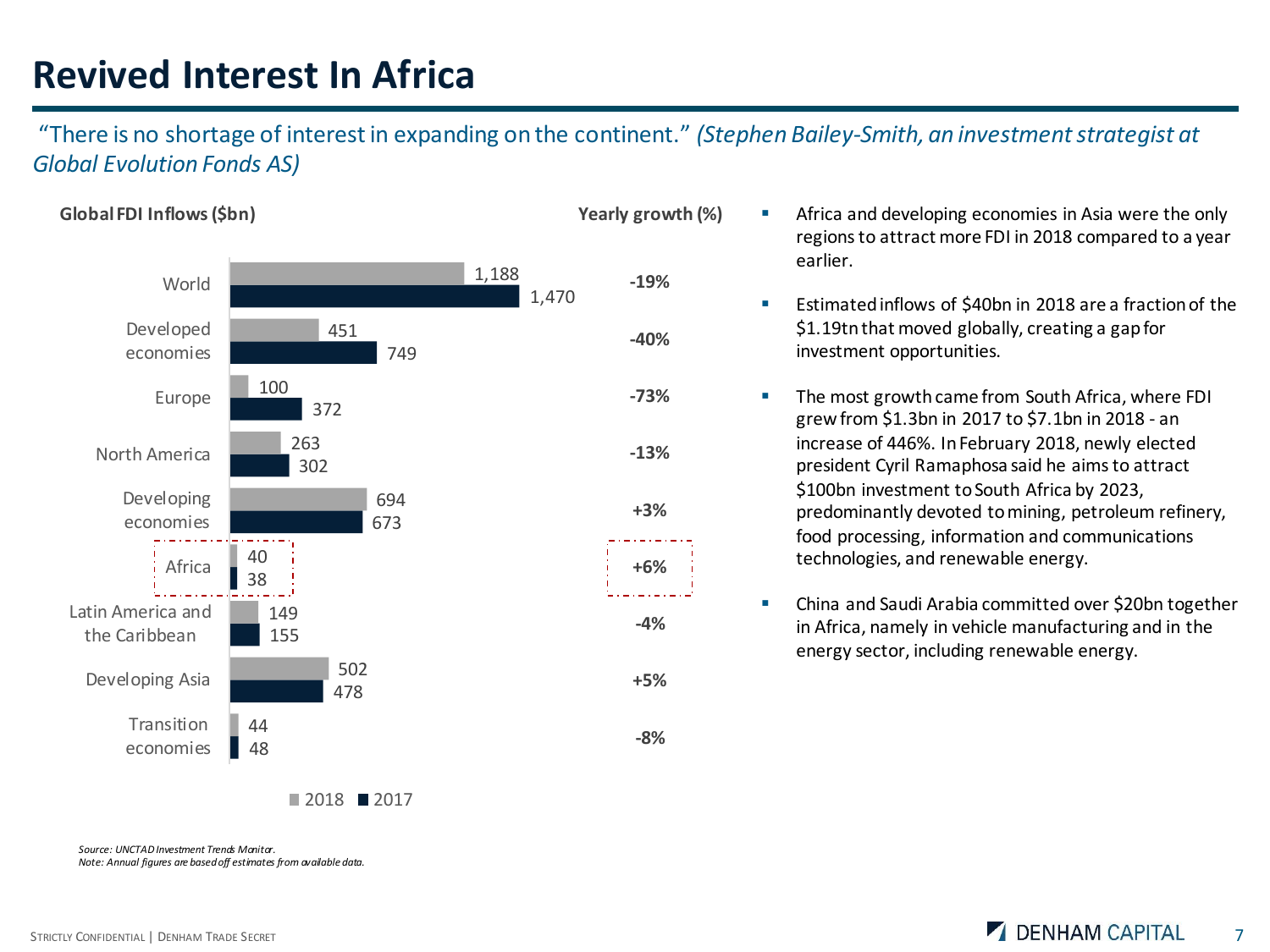# **More Capital Will Be Needed**

- "*In Africa, there is a lot of capacity for every sort of fund. The percentage of private equity capital versus GDP is very low. Every market is underserved*." *(Runa Alam, Co-Founding Partner and CEO of pan-African private equity firm Development Partners International).*
- Capital raised for Africa-focused funds totaled US\$ 2.8bn in 2018, compared to US\$ 4.5bn in 2015.
- Over the course of 2014 and 2015, private investment funds focused on Africa raised over US\$8 billion. Public pensions, insurers and endowments from the United States and Western Europe entered the African PE space for the first time, joining DFIs in supporting fund managers' investments in companies that would capture new growth opportunities.
- **E** Shortly after these commitments were made, many African markets were beset by falling commodity prices, economic slowdowns and currency volatility that has had a knock-on effect on the investment environment and return prospects in the region.



■ Funds Raised (US\$bn) ■ Capital Invested (US\$bn)

**Africa Fundraising and Investment, 2013-2018**

*Source: "Industry Statistics Year-End 2018" (EMPEA, 2018). Data as of 31 December 2018.*

*Source: "The road ahead for African PE" (EMPEA, 2018).*

## STRICTLY CONFIDENTIAL | DENHAM TRADE SECRET 8 8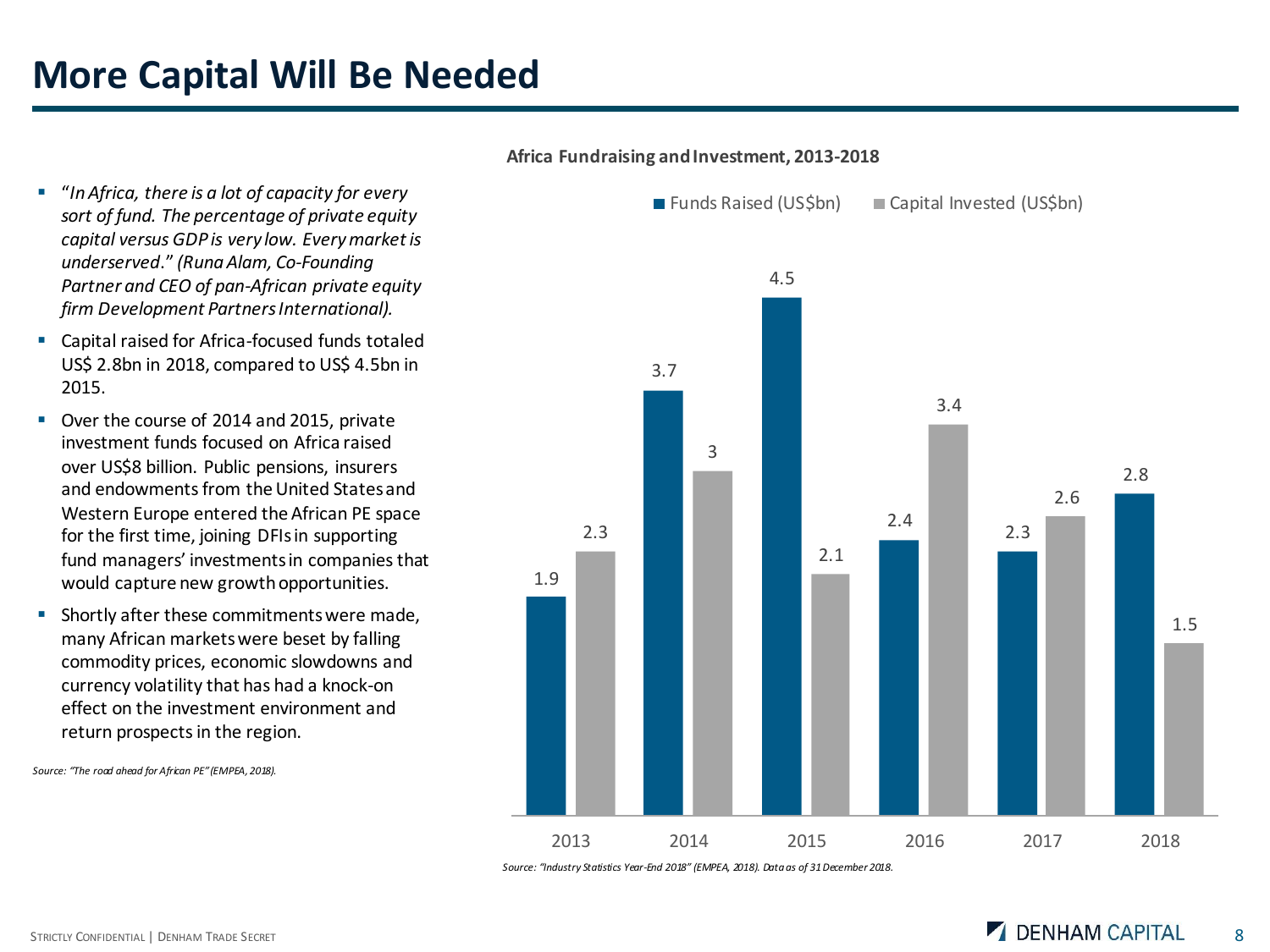# **African PE Landscape**

**Top 4 sectors attracting PE Infrastructure deals in Africa, 2012-2017**



 $\mathcal{H}_{\alpha-\frac{1}{2}}$ a br

**% share of PE infrastructure deals, 2012-2017**



*Source: Sector Snapshot: Infrastructure (AVCA, April 2018).*

### STRICTLY CONFIDENTIAL | DENHAM TRADE SECRET 9 | 9 | DENHAM CAPITAL 9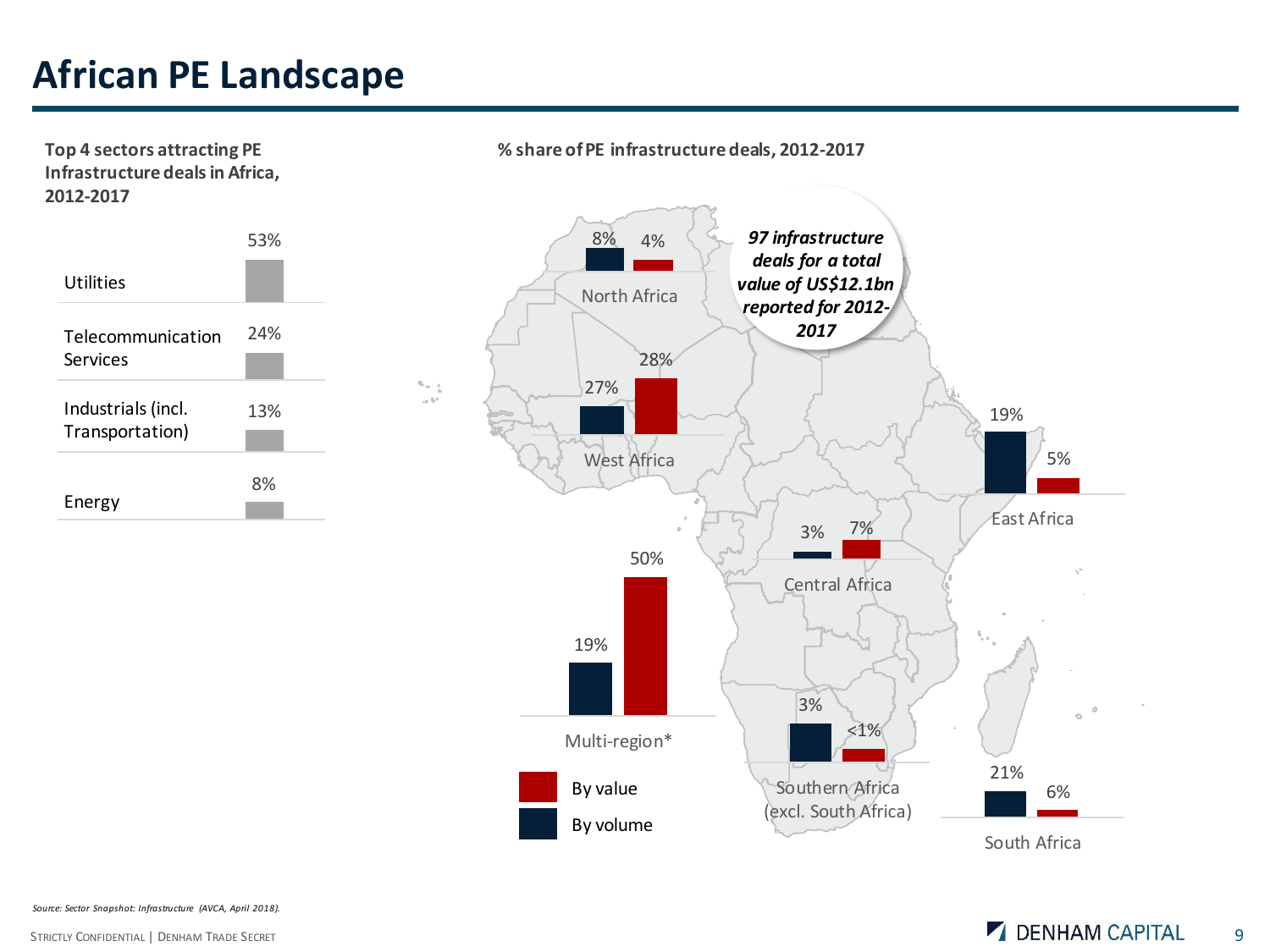# **Real GDP And Population Predictions**

### **Regional real GDP growth forecasts by region**

|                                       | Compound average annual growthrate |         |         |         |  |  |  |
|---------------------------------------|------------------------------------|---------|---------|---------|--|--|--|
|                                       | 2000-16                            | 2016-25 | 2025-40 | 2016-40 |  |  |  |
| <b>North America</b>                  | 1.8%                               | 2.1%    | 2.1%    | 2.1%    |  |  |  |
| <b>US</b>                             | 1.8%                               | 2.0%    | 2.0%    | 2.0%    |  |  |  |
| <b>Central &amp; South</b><br>America | 2.8%                               | 2.3%    | 3.0%    | 2.8%    |  |  |  |
| Brazil                                | 2.4%                               | 1.9%    | 3.0%    | 2.6%    |  |  |  |
| <b>Europe</b>                         | 1.7%                               | 1.9%    | 1.6%    | 1.7%    |  |  |  |
| EU                                    | 1.4%                               | 1.7%    | 1.4%    | 1.5%    |  |  |  |
| Africa                                | 4.4%                               | 4.1%    | 4.4%    | 4.3%    |  |  |  |
| South Africa                          | 2.9%                               | 2.1%    | 2.9%    | 2.6%    |  |  |  |
| <b>Middle East</b>                    | 4.4%                               | 3.0%    | 3.5%    | 3.3%    |  |  |  |
| <b>Eurasia</b>                        | 4.1%                               | 2.3%    | 2.7%    | 2.6%    |  |  |  |
| Russia                                | 3.4%                               | 1.7%    | 2.4%    | 2.1%    |  |  |  |
| <b>Asia Pacific</b>                   | 6.0%                               | 5.4%    | 4.0%    | 4.5%    |  |  |  |
| China                                 | 9.2%                               | 5.8%    | 3.7%    | 4.5%    |  |  |  |
| India                                 | 7.2%                               | 7.7%    | 5.7%    | 6.5%    |  |  |  |
| Japan                                 | 0.8%                               | 0.7%    | 0.7%    | 0.7%    |  |  |  |
| Southeast Asia                        | 5.2%                               | 5.1%    | 4.0%    | 4.5%    |  |  |  |
| World                                 | 3.6%                               | 3.7%    | 3.3%    | 3.4%    |  |  |  |

#### **Population forecasts by region**

|                                       | <b>Compound average annual</b><br>growth rate |         |         | <b>Urbanization</b><br>rate |      |
|---------------------------------------|-----------------------------------------------|---------|---------|-----------------------------|------|
|                                       | 2000-16                                       | 2016-25 | 2016-40 | 2016                        | 2040 |
| <b>North America</b>                  | 1.0%                                          | 0.8%    | 0.7%    | 81%                         | 86%  |
| US                                    | 0.8%                                          | 0.7%    | 0.6%    | 82%                         | 86%  |
| <b>Central &amp; South</b><br>America | 1.2%                                          | 0.9%    | 0.7%    | 80%                         | 85%  |
| Brazil                                | 1.1%                                          | 0.7%    | 0.5%    | 86%                         | 90%  |
| <b>Europe</b>                         | 0.3%                                          | 0.1%    | 0.1%    | 74%                         | 80%  |
| EU                                    | 0.3%                                          | 0.1%    | 0.0%    | 75%                         | 81%  |
| <b>Africa</b>                         | 2.6%                                          | 2.4%    | 2.2%    | 41%                         | 51%  |
| South Africa                          | 1.5%                                          | 0.7%    | 0.6%    | 65%                         | 75%  |
| <b>Middle East</b>                    | 2.3%                                          | 1.7%    | 1.4%    | 69%                         | 76%  |
| <b>Eurasia</b>                        | 0.4%                                          | 0.3%    | 0.1%    | 63%                         | 67%  |
| Russia                                | $-0.1%$                                       | $-0.2%$ | $-0.3%$ | 74%                         | 79%  |
| <b>Asia Pacific</b>                   | 1.1%                                          | 0.8%    | 0.6%    | 47%                         | 59%  |
| China                                 | 0.5%                                          | 0.3%    | 0.0%    | 57%                         | 73%  |
| India                                 | 1.5%                                          | 1.1%    | 0.9%    | 33%                         | 45%  |
| Japan                                 | 0.0%                                          | $-0.3%$ | $-0.4%$ | 94%                         | 97%  |
| Southeast Asia                        | 1.2%                                          | 1.0%    | 0.7%    | 48%                         | 60%  |
| World                                 | 1.2%                                          | 1.0%    | 0.9%    | 54%                         | 63%  |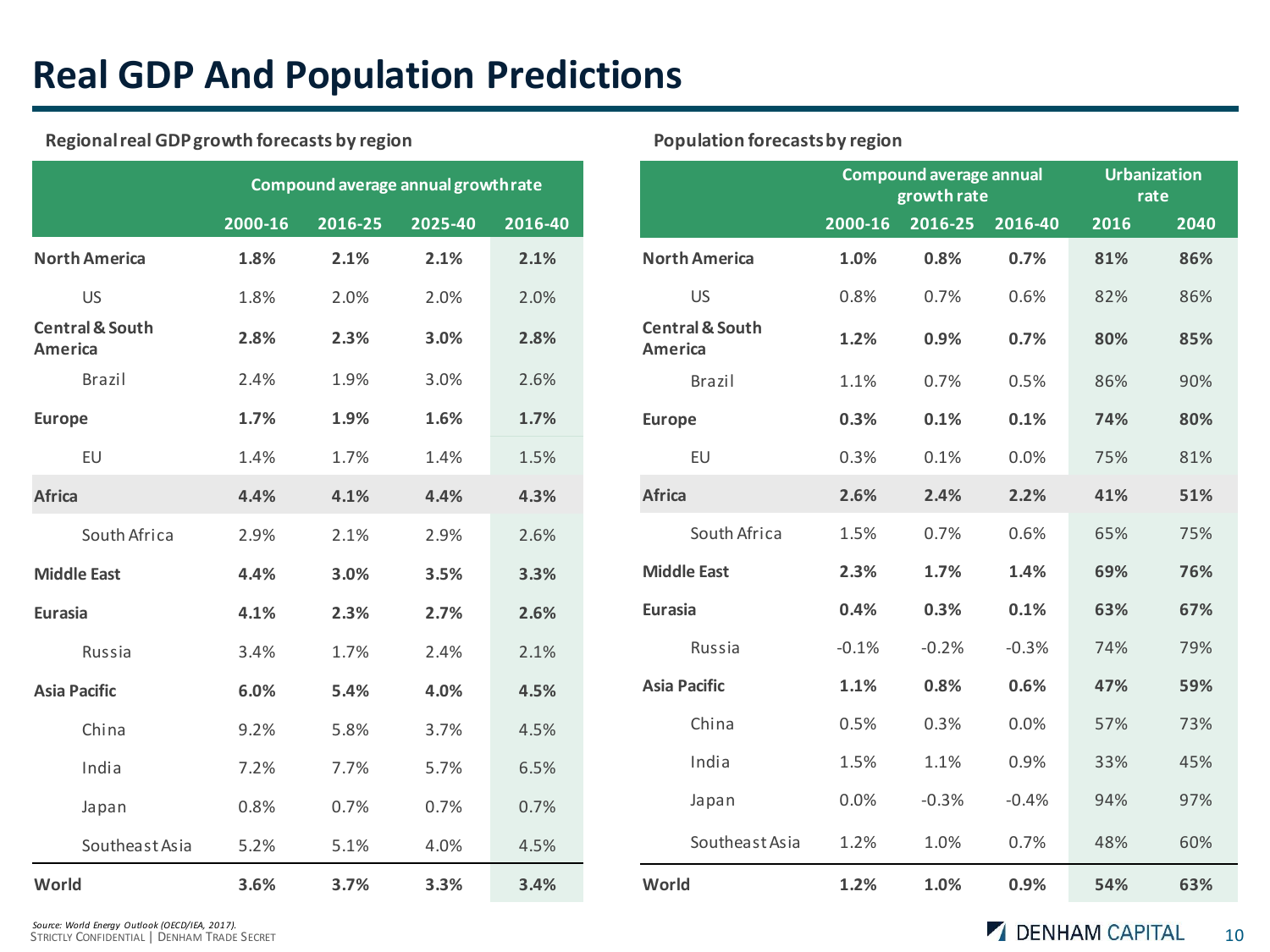# **Africa's Electrification Rates**



*Source: Energy Access Outlook 2017 (International Energy Agency, 2017).*

- Sub Saharan Africa (SSA) has 13% of the world's population, and at the same time 55% of the share of the global population without access to electricity. This puts SSA in world's worst situation from an electricity point of view.
- $\blacksquare$  Only 7 countries<sup>1</sup> have electricity access rates exceeding 50%.



*Source: Key World Energy Statistics, Organization for Economic Co -operation and Development and the International Energy Agency, 2013, iea.org; World Development indicators, World Bank Group, worldbank.org.*



- Based on a demand-driven approach<sup>2</sup>, McKinsey & Co projects that SSA will consume c. 1,600 TWh by 2040, 4x the level in 2010.
- Globally, the demand for electricity is expected to increase at 2.1% CAGR through to 2040, with the most growth in demand will come from Africa, at 4% CAGR.

STRICTLY CONFIDENTIAL | DENHAM TRADE SECRET **11 STRICTLY CONFIDENTIAL INCOLLERATION CAPILLAL** 11 (1) Cameroon, Ivory Coast, Gabon, Ghana, Namibia, Senegal, South Africa.<br>(2) Source: Powering Africa (McKinsey & Company, 2015). The estimate is based on a number of factors including 5x increase in GDP, 2xincrease in popu